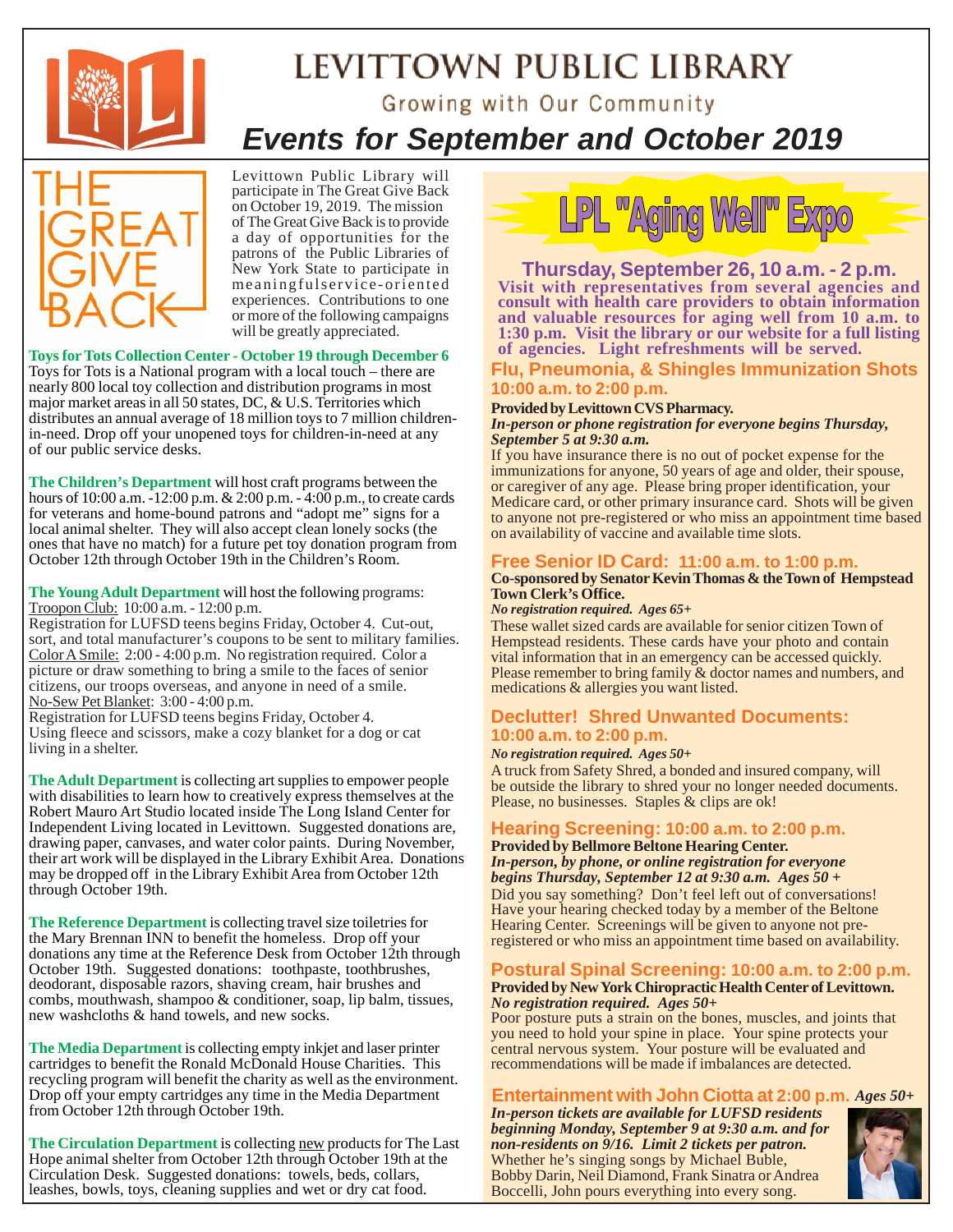**Adult Programs**

*Adult Programs (ages 18+) requiring registration or tickets will list a start date for LUFSD residents, non-resident availability will start one week after, unless otherwise stated. Some registrations may be online. Programs may be altered due to unforeseen circumstances. Registered participants should be present when a program is scheduled to begin, a latecomer's place may be forfeited.*

# **Library Board Meetings**

The Board of Trustees meetings are open to the public. The agenda includes a Period for Public Expression. The next meetings are Wednesdays, September 4 and October 2 at 8:00 p.m.



# **Library Bus Trips:**

Remaining tickets will be on sale at the Circulation Desk for LUFSD cardholders and non-residents. Non-refundable payment is due at the time of registration. Money order or check accepted (no cash), made payable to the Levittown Public Library. Visit the library or our website www.levittownpl.org for more details.

**Please note that all bus trips are subject to a minimum registration. Trip itineraries may be subject to change due to unforeseen circumstances. Children under the age of 18 must be accompanied by an adult. A guide for trip :**

#### *Grounds for Sculpture* **Example 19 and 19 and 19 and 19 and 19 and 19 and 19 and 19 and 19 and 19 and 19 and 19 and 19 and 19 and 19 and 19 and 19 and 19 and 19 and 19 and 19 and 19 and 19 and 19 and 19 and 19 and 19 and 19 and 19 and 19 and 19**

**\$49.00 per person includes: bus, Tuesday, September 17, 2019**



**guided tour, snacks, and bus driver gratuity. Ticket sale began July 9th. Remaining tickets will be**

**on sale at the Circulation Desk through Tuesday, September 3rd.** *The garden pathways are accessible to everyone of all types of mobility. Check the website or visit the library for further details.*

# **Sight and Sound Theater** *The Miracle of Christmas*



**\$102.00 per person includes: bus, show, lunch, snacks, and bus driver gratuity. Wednesday, December 11, 2019 Limited tickets will be on sale for LUFSD**

**residents beginning Thursday, September 5 at 6:00 p.m. Remaining tickets will be on sale at the Circulation Desk through Monday, November 4th. Limit two tickets per patron.**

We depart for Pennsylvania at 8:00 a.m. and will arrive at Shady Maple Smorgasbord in Lancaster by 12:15 p.m. to experience deliciously authentic Dutch cooking for lunch. You will have time to visit the tremendous gift shop and farmer's market. At 2:00 p.m., we head for the Sight & Sound Theater to experience theater on a whole new level with state-of-the-art technology and **live animals**. Celebrate the season while the Christmas story unfolds right before your eyes. We will return at approximately 9:30 p.m.

**Exercise Classes: A non-refundable check or money order, made payable to the Levittown Public Library, is due upon registration at the Circulation Desk. Each registered person must sign a physical release form prior to the first class.**

#### **Egoscue with Kimberly Thursdays, 9/12 - 10/24, 7:00 p.m.** \$21 fee for 7 classes

*Single in-person registration for LUFSD residents began Thursday, August 29 at 6:00 p.m. (No class 10/17)* A postural therapy designed to eliminate chronic pain.

**Qi Gong with Marianna Fridays, 9/13 - 10/25, 10:30 a.m.** \$21 fee for 7 classes

*Registration for all patrons begins Friday, September 6 at 9:30 a.m.*

**Stretching & Toning with Lois** \$24 fee for 8 classes **Mondays, 10/21 - 12/16, choose 9:30 or 11:00 a.m.** *Single in-person registration for LUFSD residents begins Monday, October 7 at 9:30 a.m. (No class on 11/11)*

### **Singles Discussion & Support Group Thursday, 9/12 & Friday, 10/4, 4:00 p.m.**

Join Life Coach Marla Matthews for open discussions. *Open to all adult ages. No registration required.*

# Live  $\omega$  the LPL

*Live @ the LPL Policy: Limit 2 tickets per patron. Doors open for ticket holders 20 minutes prior to showtime. Ticket holders must be in seats 5 minutes prior to showtime or the seats may be forfeited. Walk-ins are welcome based on seating availability 5 minutes prior to the show. Light refreshments served.*

### **The Vic Vincent Group**

**Friday, September 20, 7:30 - 8:45 p.m.** *In-person tickets are available for LUFSD residents beginning Friday, September 6 at 6:00 p.m.*

**Eranga & Prianga** Enjoy a tribute to award winning artists throughout the decades.

### **Friday, October 18, 7:30 - 8:45 p.m.**

*In-person tickets are available for LUFSD residents beginning Thursday, September 19 at 6:00 p.m.* This duo sings international songs along with Broadway tunes.

### **Current Events Discussion Group Tuesdays, September 10 & October 8, 1:00 p.m.**

*Open to all adult ages. No registration required.* Explore behind the headlines with Jack Bilello.

#### **Understanding The Presidency Monday, September 23, 2:00 p.m.**

James Coll is an adjunct professor of American and Constitutional history. In this discussion, he will analyze the original intent of the presidency and how it has evolved overtime.

#### **Electing The President Monday, October 28, 2:00 p.m.**

Join James Coll for a lecture that will provide an overview of the constitutional road to the White House. The focus will be on the complex design of the Electoral College.

# **Craft Workshops**

Each class has a separate registration. Non-refundable fees must be paid by check or money order, made payable to the Levittown Public Library and are due upon registration for each person registered.

#### **Autumn Pillow**

#### **Thursday, September 19, 6:30 p.m.** \$5 fee

Make a decorative autumn pillow using the library sewing machines with Shirley Ruby. *In-person, registration for LUFSD residents begins Wednesday, September 4 at 6:00 p.m. May register 2 people.*



# **Fall Wreath**

**Thursday, October 17, 7:00 p.m.** \$5 fee

Create a wreath of beautiful fall colors with Linda Reilly. *In-person, registration for LUFSD residents begins Thursday, September 26 at 6:00 p.m. May register 2 people.*

#### **Beginner Knitting Workshop Fridays, 10/25, 11/8, 11/15, & 11/22, 6:30 - 8:30 p.m.** \$5 fee

Join Lois Buonagurio and learn the craft of knitting. You will create a lovely shawl by the completion of all 4 classes. Patrons will be given a supply list to purchase upon registration. *In-person, registration for LUFSD residents begins Friday, October 4 at 6:00 p.m. May register 2 people.*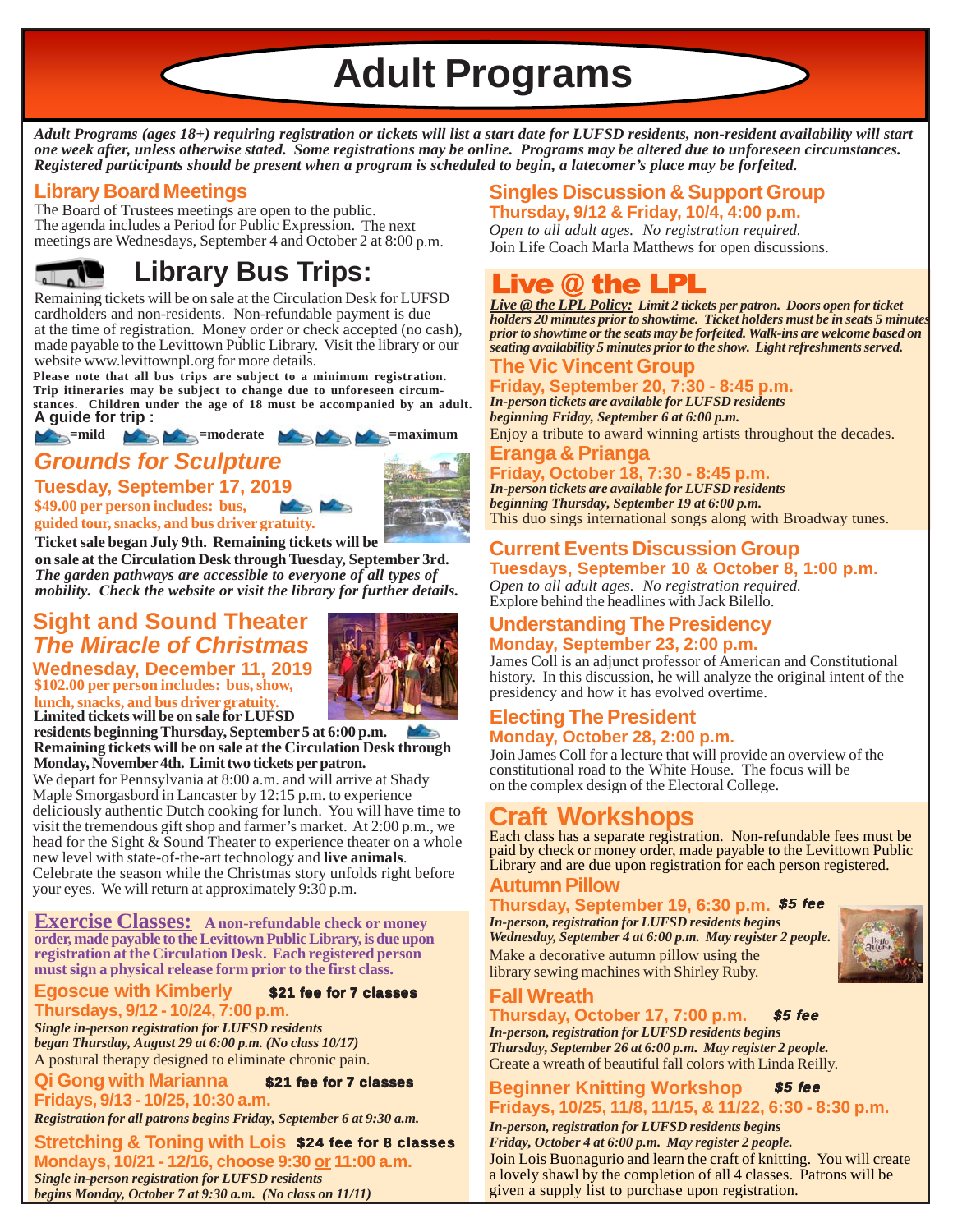# **Adult Programs**

#### **September Exhibit & Display Cases:**

**Long Island Mobile Amateur Radio Club October Exhibit: Amy Patalano - Mixed Media** *Artist's Reception Date: Thursday, October 10 from 6-7:30 p.m.* **October Display Cases: Levittown Marco Polo**

#### **Lodge #2214 - Italian Heritage**

#### **Podcasting 101 with** *The Grindhouse Radio* **Tuesday, October 1, 7:00 p.m.**

**Rescheduled for Tuesday, January 7, 2020 at 7:00 p.m.** *Ongoing, in person, by phone, or online registration.*

Join celebrity Brimstone and Kim Adragna from the award winning podcast *The Grindhouse Radio!* In this Q & A workshop beginners and established podcasters will leave with the knowledge needed for a successful podcast.

### **Small Business Workshops**

Members of the Counselors to America's Small Business Organization will be conducting a 5 session workshop to help people start or grow a small business. You can attend one or all sessions. Register inperson, by phone, or online. *Each session is from 7:00 - 8:30 p.m. and has it's own registration. Registration starts for LUFSD residents on Monday, September 16 at 6:00 p.m.*

**Starting a Successful Business**

*Monday, October 21*

**Business Plan, Why You Need One**

*Monday, October 28* **Marketing - The Key to Increasing Sales** *Monday, November 4*

**Social Media - Grow Your Small Business**

*Monday, November 18* **The Power of Successful Email Marketing** *Monday, November 25*

# **Special Level Craft Classes**

There are no fees for these craft classes for adults with special needs run by Doreen McIlwaine, Special Education Coordinator/Behavioral Specialist.

**Mini Apple Pies** *In-person, by phone, or online registration for one or both classes for LUFSD residents begins Wednesday, September 4 at 9:30 a.m. May register 2 people.*

#### **Friday, September 20, 10:30 a.m.**

Make a mini apple pie to take home and bake. **Halloween Party!**

#### **Thursday, October 31, 10:30 a.m.**

Enjoy some treats while you make a googley eye monster wreath.

# **Cooking Classes**

Each class has a separate registration and nonrefundable \$5.00 fee, check or money order, made payable to the Levittown Public Library, due upon registration for each person. May register 2 people.

#### **Mahi Mahi**

#### **Monday, September 23, 7:00 p.m.**

Join Chef Craig of the Block Island Seafood Co. for samples of baked Mahi Mahi over zucchini noodles and a shrimp, chorizo & corn salad. *In-person registration for LUFSD residents begins Monday, 9/9 at 6 p.m.*

#### **Oktoberfest! Wednesday, October 16, 6:30 p.m.**

*In-person registration for LUFSD residents begins Wednesday, 9/18 at 6 p.m.* Inspired by the Fall flavors of Germany, Chef Barbara Sheridan will prepare spiced autumn soup, pork tenderloin with apple maple sauce, Bavarian noodles, red cabbage, and rustic apple tart! Enjoy samples.

### **Notable Noshes Moderated by Faye Stein. Celebrate the Jewish Holidays**



**Wednesday, September 25, 7:00 p.m.** Share and reminisce over family favorite Jewish Holiday recipes.

#### **Pumpkin Party!**

**Wednesday, October 23, 7:00 p.m.**

Decorate mini pumpkins, enjoy pumpkin pie, and share pumpkin recipes. *In-person, by phone, or online registration for LUFSD residents begins Wednesday, September 25 at 6:00 p.m. May register 2 people.*

#### **Page Turners Book Discussion Group** *Unsheltered* **by Barbara Kingsolver Tuesday, September 17, 7:00 p.m.**

The story of two families, in two centuries, who live at the corner of Sixth and Plum in Vineland, New Jersey, navigating what seems to be the end of the world as they know it.

#### *Station Eleven* **by Emily St. John Mandel Monday, October 7, 1:00 p.m.**

Set in the eerie days of civilization's collapse, a Hollywood star, his savior, and a nomadic group of actors roam the Great Lakes region, and risk everything for art and humanity.

# *Winter Soldier* **by Daniel Mason**

**Tuesday, October 15, 7:00 p.m.** A story of war and medicine, family, finding love in the sweeping tides of history, the mistakes we make, and the opportunities to atone.

### **Adult Book Discussion with Fran Cohen** *A House Among the Trees* **by Julia Glass**

**Monday, September 9, 1:00 p.m.**

In this story of an unusual bond between a world famous writer and his assistant, Julia Glass gives us a fresh vision on the complexity of creativity and its cost.

#### *The Magic Strings of Frankie Presto* **by Mitch Albom**

**Monday, November 18, 1:00 p.m.**

Gifted with extraordinary musical abilities, Frankie takes us on a journey through the musical landscape of the twentieth century.

### **Classic Movies with "The Movie Man"**

**Friday, September 20, 1:00 p.m.** John Carpenter will discuss the movies prior to the screenings.

*"Pigskin Parade"* **1936 Cartoon "You Gotta Be A Football Hero"** (1hr. 40 min.) Musical/Comedy (Judy Garland & Jack Haley)

**Friday, October 18, 1:00 p.m.**

*"Who Done It" 1942* **Short "So You Want To Be On The Radio"** (1hr. 28 min.) Comedy/Mystery (Budd Abbott & Lou Costello)

# **Iday Cinema** 1:30 p.m. and  $6:30$  p.m.

# **No tickets required.**

# **September 13, The Upside**



A paralyzed billionaire forms an unlikely friendship with his ex-convict caretaker. Starring: Bryan Cranston & Kevin Hart Rated PG-13 2hrs. 07 min. (Drama/Comedy)

**October 4, Welcome To Marwen** A victim of a brutal attack finds a unique and beautiful therapeutic outlet to help him through his recovery. Starring: Steve Carell & Janelle Monàe Rated PG-13, 1hr. 56 min. (Drama/Fantasy)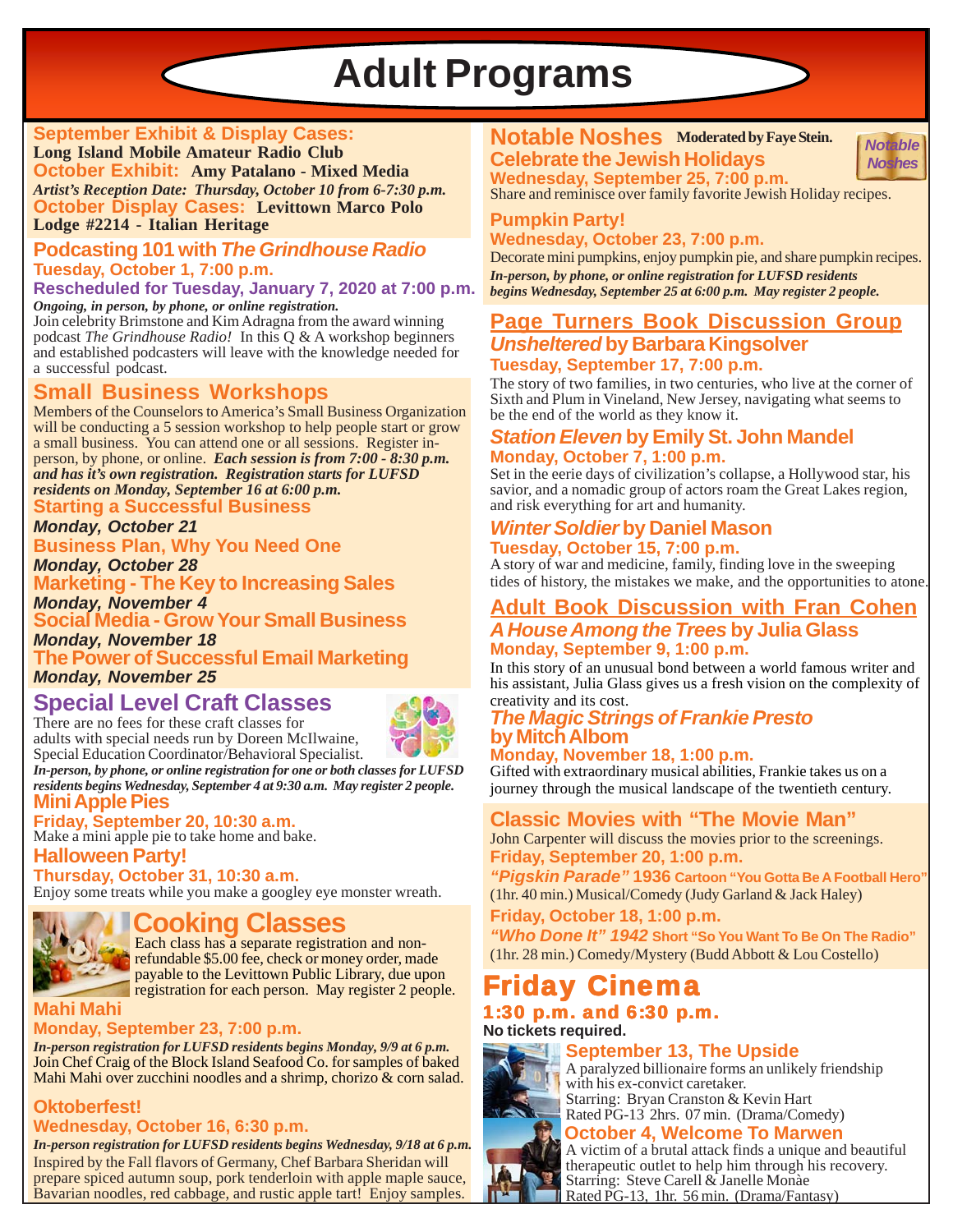**Young Adult Programs**

Unless otherwise stated, all programs are for teens in grades 6 through 12 and registration for teen programs takes place online, at levittownpl.org. Space permitting, non-resident teen registration will start one week after LUFSD teen registration. Preference is given to LUFSD residents for programs requiring registration. Registered participants must be present when the program is scheduled to begin. We regret that a latecomer's place may be given to those on the waiting list.

# **Hello Levittown Teens!**

The Levittown Public Library is pleased to present your new Head of Young Adult Services, Cecilia Liu! You may recognize Ms. Cecilia as she has been an integral part of the Levittown



Library family and is eager to take on her new role as the Young Adult Department Head. She is committed to maintaining a high level of programming and services as well as bringing new, innovative, and college-bound programming to our community.

Her work in public librarianship began as a trainee and through the years became a Branch Manager in the Queens Library System. She continued her career to serve the Nassau County communities varied populations when she joined the Levittown Library family in 2016. Ms. Cecilia is passionate about her work and dedication to our community.

# **Back to School Time**

The Teen Lounge has many resources to help you succeed in school. Come in and use our laptop computers, study room, online databases, study guides, and reference books. Or, if you need a break from schoolwork, play a game or relax with friends in our comfortable gaming room.

# **Community Service Programs**

# **Hugs for Soldiers Wednesday, September 11**

**3:45-4:45 p.m.** *Registration for LUFSD teens is ongoing.* Create cards or write letters for deployed soldiers overseas.



### using the latest version of Minecraft. **Teen Advisory Board Fridays, September 13 and October 11 4:00-5:00 p.m.**

Teens let your voices be heard! Are you in grades 6-12? Do you have ideas for programs or materials we should purchase? Do you need community service hours? If you answered yes to these questions, the Levittown Public Library Teen Advisory Board needs you! Snacks will be provided and registration is ongoing.

#### **Troopon Club Monday, September 30 3:45-4:45 p.m.**

*Registration for LUFSD teens begins on Monday, September 16.* Cut-out, sort and total manufacturer's coupons to be sent to military families.



### **3D Printing and Minecraft Tuesdays, September 3 and October 1 3:45-4:45 p.m.**

*Registration for LUFSD teens begins 2 weeks prior to each session.* Use Minecraft to build your own 3D objects and print them out on our 3D printers.

### **Geek Out Fandom Club Saturday, September 14, 2:00-3:30 p.m.**

*Registration for LUFSD teens is ongoing.* Pennywise is back! Celebrate *IT: Chapter Two* by showing your knowledge in trivia and your love by bringing some of your favorite collectibles.

#### **Coding with Raspberry Pi Mondays, September 16 and October 21**



**3:45-4:45 p.m.** *Registration for LUFSD teens begins 2 weeks prior to each session.*

Teens will learn how to code with Raspberry Pi, which will allow them to control various devices and build electronics.

### **Minecraft Survival**

#### **Tuesdays, September 17, October 8 and 29 3:45-4:45 p.m.**

*Registration for LUFSD teens begins 2 weeks prior to each session.* We will continue our adventures in our survival world,

#### **Teen GSA Tuesdays, September 17 and October 15 7:00-8:30 p.m.**

*Sign up for push notifications at rmd.at/levittowng* Come hang out and meet other people like you.



# **Galaxy Soap**

**Thursday, September 19, 3:45-5:00 p.m.** *Registration for LUFSD teens begins Tuesday, September 5.* Create an out of this world cosmic soap!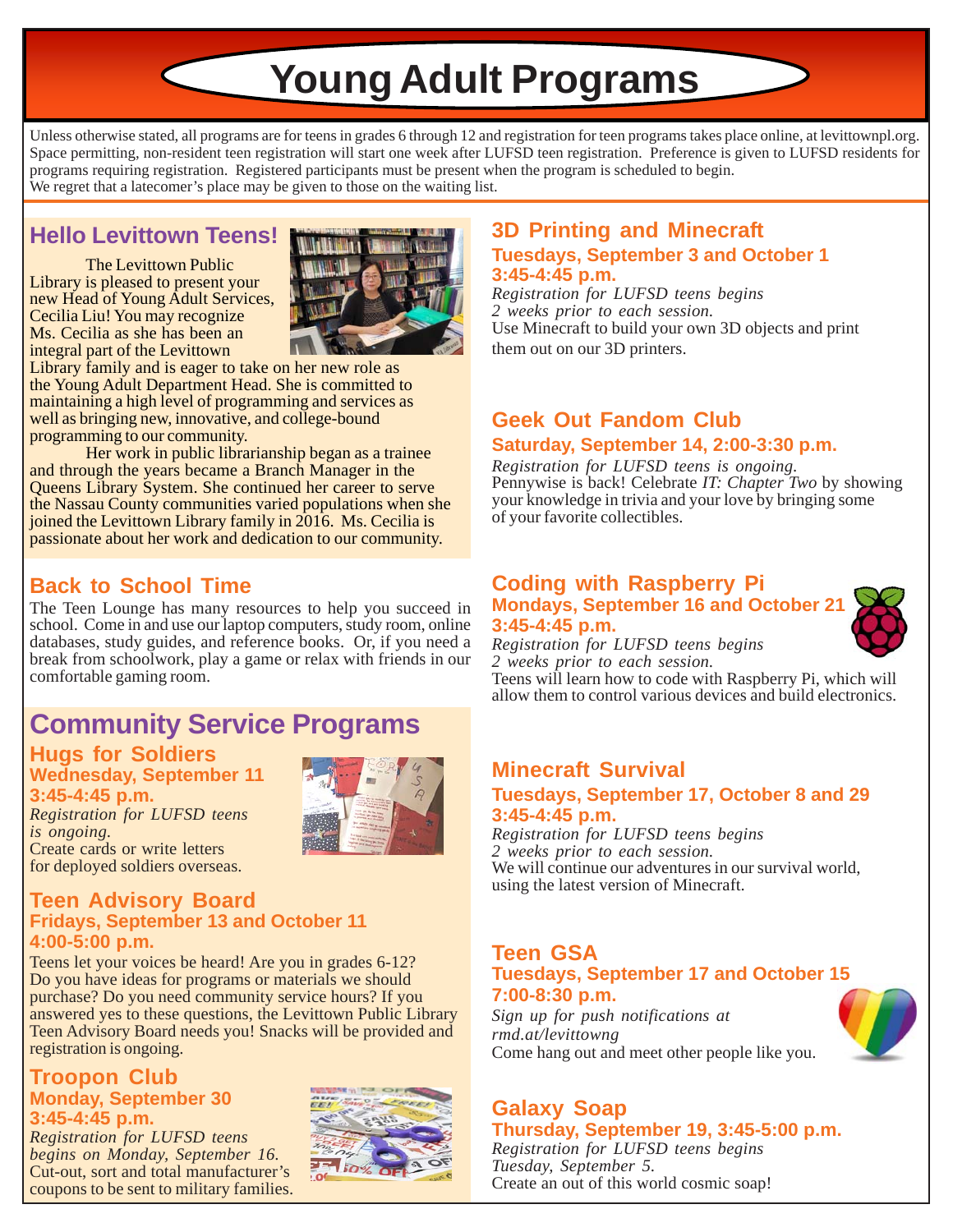# **Young Adult Programs**

#### **Switch It Up Fridays Fridays, September 27 & October 25 3:45-4:45 p.m.**

 $\subset$ 

*Registration for LUFSD teens begins 2 weeks before each session.* Come hang out with friends while playing a variety of Nintendo Switch games.



# **College Access**

**College is an important investment in your future. The amount of time and effort you spend preparing for college can ease the transition and help you get more out of the experience. Our Young Adult Services offers resources and programs to help you on your path to higher education.**

### **Financial Aid 101: Funding Your Higher Education Monday, September 16, 6:30-8:00 p.m.**



*Registration for LUFSD teens in grades 9-12 begins on Tuesday, September 3.*

Katherine Brunet, Financial Aid Counselor from Molloy College, will discuss the overview of college financial aid basics. Topics include types of financial aid sources, how to apply, what to expect after you apply, and what to do if you have a special circumstance.

### **Scholarship Search Workshop** Teens will create a craft using<br>**Monday, October 7, 6:30-8:00 p.m.** The most creative craft wins! **Monday, October 7, 6:30-8:00 p.m.**

*Registration for LUFSD teens in grades 9-12 begins Monday, September 23.*

Want to learn how to plan a strategic scholarship search? Join us to learn, in addition to the traditional federal and state financial aid programs, how you can use library resources to find additional funding opportunities to help you pay for college.

#### **Writing the College Essay Thursday, October 10, 7:00-8:30 p.m.**

*Registration for LUFSD teens in grades 9-12 begins Thursday, September 26.*

Learn to write WOW College Essays! The College Essay is the part of your application that allows you to stand out and shine. This program will give you the tips and confidence you need to write a successful College Essay that highlights your best characteristics. Impress the College Admissions Department and succeed in gaining acceptance to the colleges of your choice.

### **Navigating College Applications Thursday, October 24, 7:00-8:30 p.m.**

*Registration for LUFSD teens in grades 9-12 begins Thursday, October 10.*

This program will help you to easily and confidently navigate through your college applications. Using the Common App, the Coalition App, or other college application format when applying to colleges can be confusing or intimidating. There are easy and successful ways around the applications that can cut your time and stress level as you begin the college application process.

### **Harry Potter Science Thursday, October 10, 4:00-5:15 p.m.**

*Registration for LUFSD teens begins Thursday, September 26.*

Make exploding Polyjuice, worms that change color and more! Teens will use safe chemicals to make reactions and learn about chemistry with Harry Potter as the theme and science teacher, Chris Buchman, as their guide.

### **Learn How to Draw Anime Tuesday, October 22, 3:45-5:15 p.m.**

*Registration for LUFSD teens begins Tuesday, October 8.* Learn to draw and modify your very own anime character from the ground up!

No drawing experience needed!



# **Craft Wars**

### **Wednesday, October 30, 3:45-4:45 p.m.**

*Registration for LUFSD teens begins Monday, October 16.* Stretch your creativity muscles in this fun challenge. Teens will create a craft using various materials.

# **The Great Give Back Saturday, October 19th**

# **Troopon Club 10:00 a.m.-12:00 p.m.**

*Registration for LUFSD teens begins Friday, October 4.* Cut-out, sort, and total manufacturer's coupons to be sent to military families.



# **Color A Smile 2:00-4:00 p.m.**

*No registration required.*

Color a picture or draw something to bring a smile to the faces of senior citizens, our troops overseas, and anyone in need of a smile.

### **No-Sew Pet Blanket 3:00-4:00 p.m.**

*Registration for LUFSD teens begins Friday, October 4.* Using fleece and scissors, make a cozy blanket for a dog or cat living in a shelter.

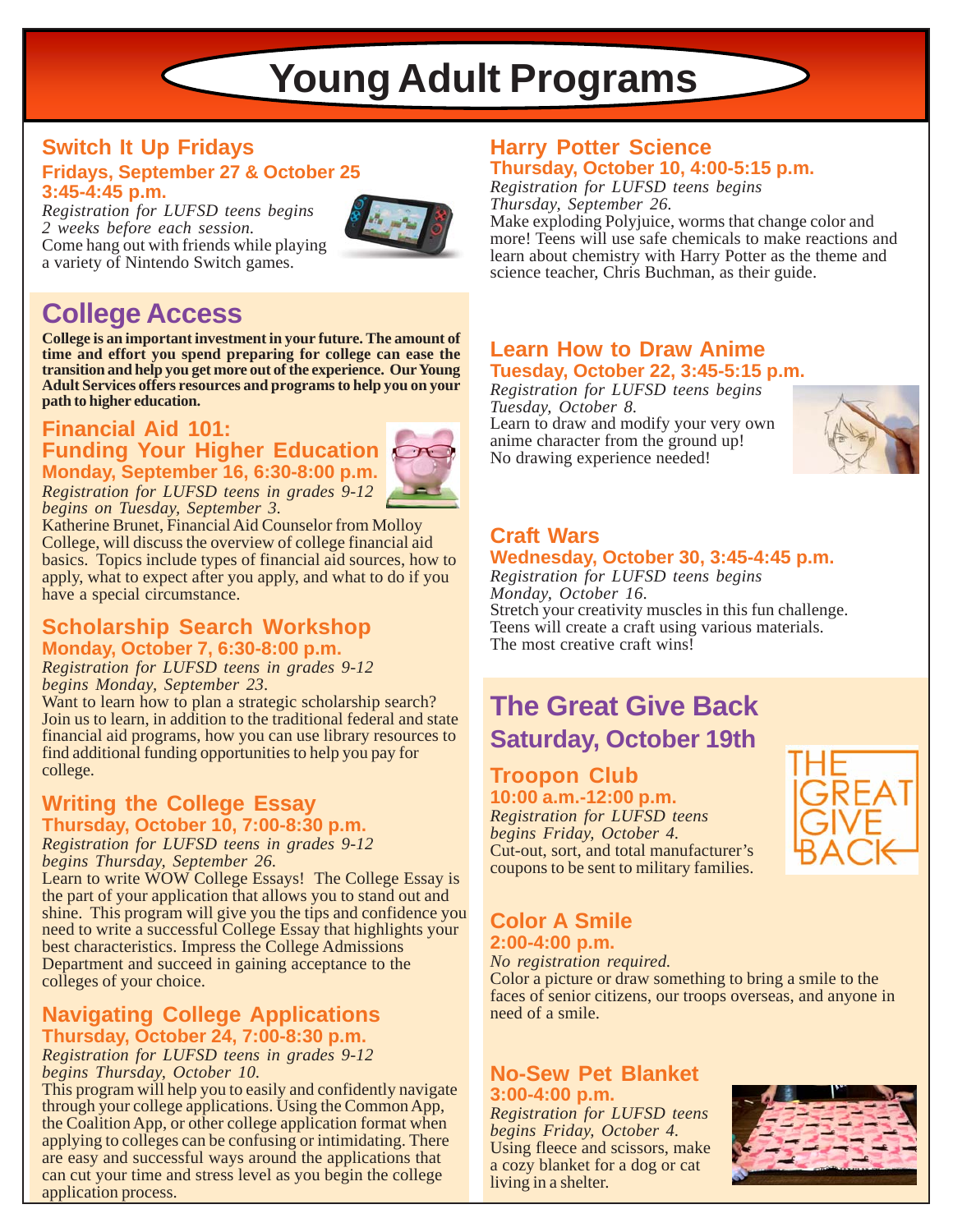# Children's Department

**Preference is given to LUFSD residents for programs requiring registration. Space permitting, non-residents may register the day before a program. Registration begins at 9:00 a.m. on the day listed unless otherwise noted. Patrons may register online with a valid library card. If you need assistance, you may call the Children's Room at 731-5728 ext. 500. Some programs require in-person registration and/or tickets. Registered participants must be present when the program is scheduled to begin. Storytime: Birth certificate must be shown at the first storytime class. Children may be registered for only one storytime program per session.**



**In order to accommodate as many patrons as possible into our programs, our new procedure for program attendance will be as follows: Registered participants must be present when the program is scheduled to begin. We regret that a latecomer's place may be given to those on the waiting list.**

# **BABY AND ME TIME –**

#### **AGES 4 MONTHS to 18 MONTHS**

A lapsit program for baby and **one adult** with music, movement, a story and time to socialize. *Separate registration is required for each session.*

**Friday, September 27, 10:00-10:45 a.m.** *Registration begins Friday, September 20.* **Friday, October 4, 10:00-10:45 a.m.** *Registration begins Friday, September 27.* **Friday, October 18, 10:00-10:45 a.m.** *Registration begins Friday, October 11.* **Friday, November 1, 10:00-10:45 a.m.**

# *Registration begins Friday, October 25.*

#### **ALL TOGETHER NOW – AGES 1 ½ - 3 ½ (children born between April 2016 – April 2018)**

The perfect storytime for families with children close in age. There will be stories and flannels, with music and movement for children with **one adult** to enjoy together.

**Mondays, October 7 - November 25, choose between sessions 10:15 a.m. or 11:00 a.m.** *Registration begins Monday, September 23.* (No class on Mondays, October 14 and November 11)

# **MOTHER GOOSE – AGES 1 ½ - 2 ½**

**(children born between April 2017 – April 2018)** A movement - filled program for children, with **one adult**, which includes stories, music, rhymes, and fingerplays. **Tuesdays, October 8 - November 19 at 10:00 a.m.** *Registration begins Monday, September 23.* (No class on Tuesday, November 5)

#### **STORYTIME FOR TOTS – AGES 2 ½ - 3 ½ (children born between April 2016 – April 2017)**

Enjoy longer stories and flannels with some music and movement mixed in for children with **one adult**.

**Tuesdays, October 8 - November 19 at 11:00 a.m.** *Registration begins Monday, September 23.* (No class on Tuesday, November 5)

#### **ON MY OWN PRE-SCHOOL DISCOVERY – For AGES 3 ½ - 5 (children not yet in kindergarten and born between October 2014 - April 2016)**

For children on their own, this program incorporates skills needed to succeed in kindergarten. Adults will remain close by in our Children's room.

**Wednesdays, October 16 - November 20 at 1:30 p.m.** *Registration begins Wednesday, October 2.*

#### **PAJAMA STORYTIME – AGES 3 - 7 (children born between October 2012 – October 2016)**



Stories, songs, and activities for the family to enjoy together geared to a mix from ages 3-7. **Thursdays, October 10 – November 21 at 7:15 p.m.** *Registration begins Monday, September 23 at 6:00 p.m.* (No class on Thursday, October 31)

**Minecraft - Grades 3 - 5** Come and play Minecraft in the Innovation Station. *Registration begins Tuesday, September 3 at 6:00 p.m.* **Tuesday, September 10 at 6:00 p.m.**

**Monday, October 21 at 6:00 p.m.** *Registration begins Monday, October 7 at 6:00 p.m.*

# **LEGO Creation Club - Grades K - 4**

**Saturdays, September 14 and October 12 at 2:30 p.m.** *No registration required.*

### **Jr. Chefs - Grades K - 2**

Some items may contain chocolate and traces of peanut oil. No cooking involved.





**Choose between sessions 6:00 p.m. or 7:00 p.m.** *Registration begins Monday, September 9 at 6:00 p.m.*

Make a delicious back to school treat to eat.

# **Little Chefs - Ages 3 - 5 with an Adult**

Some items may contain chocolate and traces of peanut oil. No cooking involved.

### **Halloween Treat Monday, October 28**

**Choose between sessions 6:00 p.m. or 7:00 p.m.** *Registration begins Monday, October 21 at 6:00 p.m.* Create a creepy Halloween treat to eat.

### **Chess Meet Up with Long Island Chess Nuts Grades 2 - 6**

Learn how to play chess and then practice your new skills. **Wednesday, September 18 at 6:00 p.m.** Registration begins Wednesday, September 4 at 6:00 p.m. **Wednesday, October 16 at 6:00 p.m.**

Registration begins Wednesday, October 2 at 6:00 p.m.

### **Veggie Nachos - Grades K - 6 Wednesday, September 25 at 7:00 p.m.**



*Registration begins Tuesday, September 10 at 6:00 p.m.* In celebration of Hispanic Heritage Month, learn how to make veggie nachos and then bring some home to eat.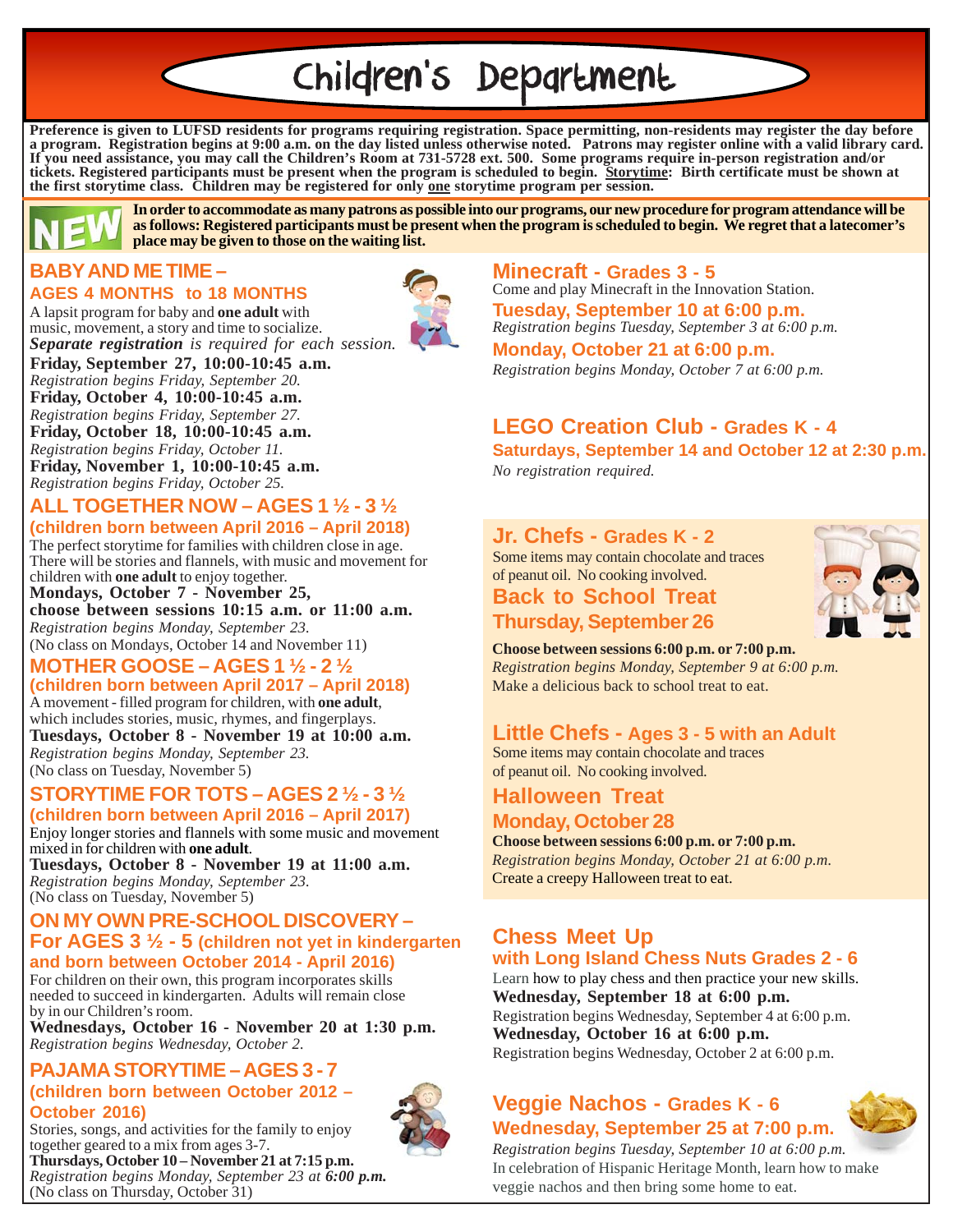# Children's Department

# **PlayHooray**

**A fun music and movement program filled with lively activities.**

# **PlayHooray Babies**

**Ages Birth - 18 months Saturday, September 21 10:00 a.m.**



*Registration begins Saturday, September 7.*

# **PlayHooray Kids**

### **Ages 19 months – 5 years Saturday, September 21**

**11:00 a.m.** *Registration begins Saturday, September 7.*

**Book Club Jr. - Grades K - 2**

Read a story together with fellow book club members and your librarian. Play games and do fun activities. Pick a prize from our treasure chest.

#### **Monday, September 23 at 4:30 p.m.**

*Registration begins Monday, September 9. Dragons Eat Noodles on Tuesdays* **by Jon Stahl**



**Monday, October 7 at 4:30 p.m.** *Registration begins Monday, September 23. Creepy Carrots* **by Aaron Reynolds**

# **Monday, November 4 at 4:30 p.m.**

*Registration begins Monday, October 21. The Very Stuffed Turkey* **by Katherine Kenah**



# **Friday, October 11, 6:00 p.m. - 8:00 p.m. and Halloween Costume Swap**

**Saturday, October 12, IPL Goes Green** 

**10:00 a.m. - 12:00 p.m. & 2:00 p.m. - 4:00 p.m. All Ages & All Sizes**



Donate a gently used kids costume/accessory and maybe find another one for this year! Please bring all donations to the Children's Room. \*while supplies last\*

# **Crazy 8's - Grades K - 5**

Learn how much fun math can be through crazy activities such as Glow-in-the-dark Geometry, Spy training, and much more. **Tuesdays, October 8 & 22**

**6:00 p.m. Tuesdays, November 26 & December 10 6:00 p.m.** *Registration begins Tuesday, September 10 at 6:00 p.m. Registration begins Tuesday, October 22 at 6:00 p.m.*

# **Babysitters Club Forever Grades 3 - 6**

### **Thursday, October 3 at 6:30 p.m. - 8:00 p.m.**

*Registration begins Thursday, September 19 at 6:00 p.m.* BSC fans unite! Let's chat about the graphic novels, our favorite characters, and look at books from the original series. We'll get creative and make buttons to take home. You'll also get to see toys from when BSC first came out!

# **Jr Engineers: Strawbees Grades K - 4**

#### **Tuesday, October 15 at 6:00 p.m.**

*Registration begins Tuesday, October 1.* Learn about the importance of Structural Engineering and then build bridges out of straws!

### **Saturday, October 19 10:00 a.m. - 12:00 p.m. and 2:00 p.m. - 4:00 p.m. All Ages The Great Give Back**

*No registration required.*

Join us in a New York State-wide community service event. Stop by the Children's Room to create a card for veterans, home-bound patrons or create an "adopt me" sign for an animal at a local shelter! We will also be accepting clean lonely socks (the ones that have no match) for a future pet toy donation program.

# **Trick-or-Treat Mysteries Grades K - 6**

#### **Wednesday, October 30 from 6:30 - 8:00 p.m.** *Registration begins Wednesday, October 16 at 6:00 p.m.*

Can you tell what's a trick and what's a treat? Join us for some fun with our creepy trick or treating mysteries!

# **Halloween Walk-in-Craft**

# **Thursday, October 31 from 9:30 a.m. - 12:30 p.m.**

*All ages are welcome! No Registration required.* Visit our craft table in the children's room and create a Halloween craft! See a Children's Librarian at the desk to get a special treat.

# **Boo! It's Halloween Storytime**

**Ages 1 ½ - 3 ½ with one adult**

# **Thursday, October 31 at 10:00 a.m.**

*Registration begins Thursday, October 24.* Trick-or-Treat, the library is the place to meet to enjoy Halloween stories, songs, and fun! Costumes are welcome.

# **Spooky Storytime Ages 3 ½ - 5**

### **Thursday, October 31 at 11:00 a.m.**

*Registration begins Thursday, October 24.* Enjoy Halloween stories, songs, and activities! Costumes are welcome. Receive a treat at the end.